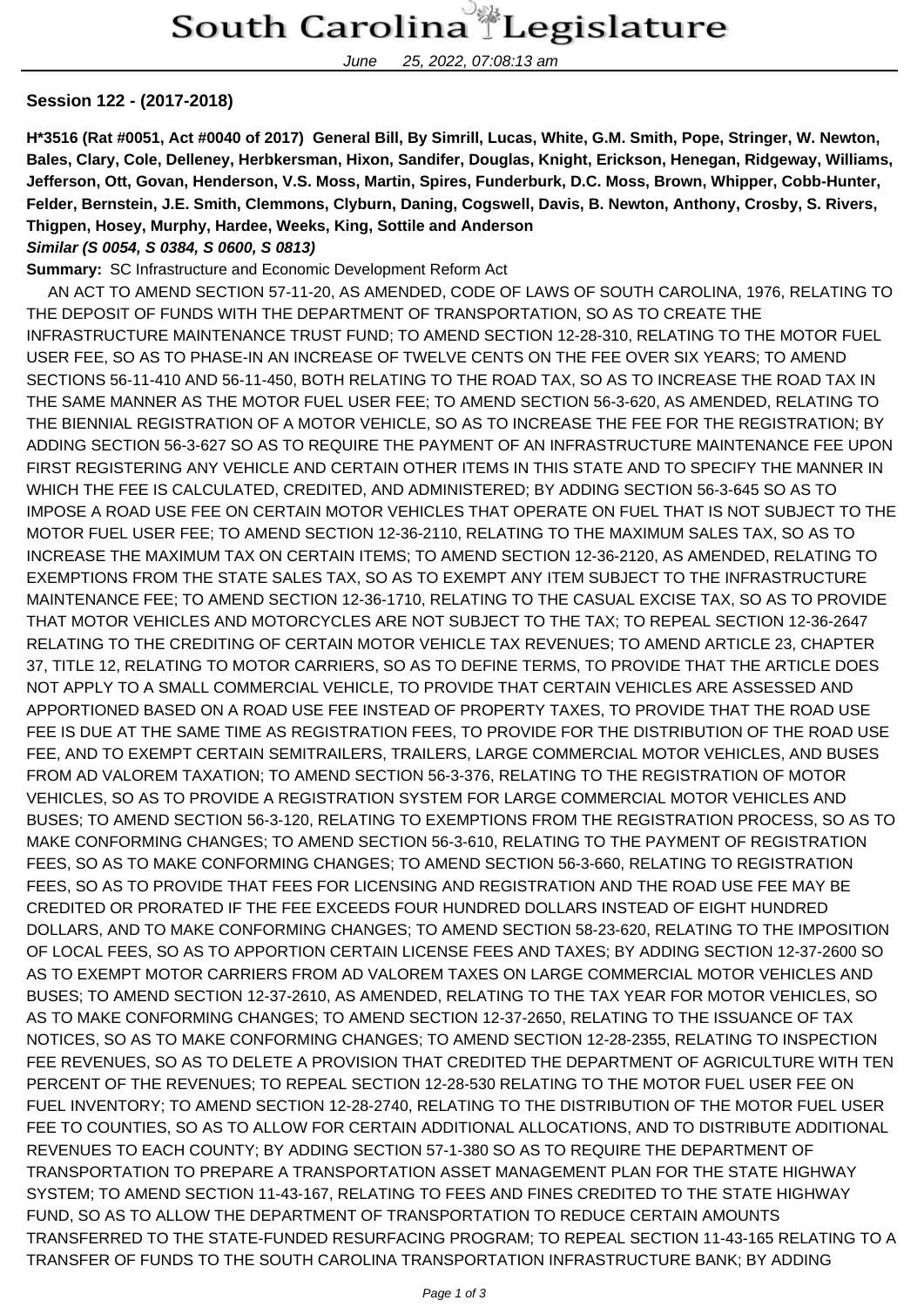## South Carolina Legislature

June 25, 2022, 07:08:13 am

SECTION 12-6-3780 SO AS TO ALLOW FOR A REFUNDABLE INCOME TAX CREDIT FOR CERTAIN PREVENTATIVE MAINTENANCE ON A PRIVATE PASSENGER MOTOR VEHICLE, AND TO SPECIFY THE MANNER IN WHICH THE CREDIT IS CALCULATED AND OFFSET; BY ADDING SECTION 11-11-240 SO AS TO CREATE THE SAFETY MAINTENANCE ACCOUNT TO OFFSET THE AMOUNT OF THE PREVENTATIVE MAINTENANCE CREDIT; BY ADDING SECTION 12-6-3632 SO AS TO PHASE- IN A CREDIT EQUAL TO ONE HUNDRED TWENTY-FIVE PERCENT OF ANY EARNED INCOME TAX CREDIT ALLOWED; TO AMEND SECTION 12-6-3330, RELATING TO THE TWO-WAGE EARNER CREDIT, SO AS TO PHASE-IN AN INCREASE IN THE MULTIPLIER THAT DETERMINES THE MAXIMUM CREDIT AMOUNT; TO AMEND SECTION 12-6-3385, RELATING TO THE INCOME TAX CREDIT FOR TUITION, SO AS TO INCREASE THE AMOUNT OF THE CREDIT FOR BOTH FOUR-YEAR INSTITUTIONS AND TWO-YEAR INSTITUTIONS; TO AMEND SECTION 12-37-220, AS AMENDED, RELATING TO EXEMPTIONS FROM PROPERTY TAX, SO AS TO PHASE IN AN EXEMPTION OF A PERCENTAGE OF MANUFACTURING PROPERTY; TO REPEAL SECTION 57-1-460 RELATING TO THE DEPARTMENT OF TRANSPORTATION SECRETARY'S EVALUATION AND APPROVAL OF ROUTINE OPERATION, MAINTENANCE, AND EMERGENCY REPAIRS; TO REPEAL SECTION 57-1-470 RELATING TO THE DEPARTMENT OF TRANSPORTATION COMMISSION'S REVIEW OF ROUTINE MAINTENANCE AND EMERGENCY REPAIR REQUESTS APPROVED BY THE SECRETARY; TO AMEND SECTION 57-1-310, AS AMENDED, RELATING TO THE COMMISSION OF THE DEPARTMENT OF TRANSPORTATION, SO AS TO ADD AN AT-LARGE MEMBER AND TO SPECIFY THE MANNER IN WHICH THE MEMBERS ARE APPROVED; TO AMEND SECTION 57-1-325, AS AMENDED, RELATING TO THE SUBMISSION OF TRANSPORTATION DISTRICT APPOINTMENTS, SO AS TO SPECIFY THE MANNER IN WHICH THE LEGISLATIVE DELEGATION MAY APPROVE THE APPOINTEE; TO AMEND SECTION 57-1-340, AS AMENDED, RELATING TO THE OATH OF OFFICE FOR A COMMISSION MEMBER, SO AS TO MAKE A CONFORMING CHANGE; TO REPEAL ARTICLE 7, CHAPTER 1, TITLE 57 RELATING TO THE JOINT TRANSPORTATION REVIEW COMMITTEE; TO AMEND SECTION 57-1-350, AS AMENDED, RELATING TO THE RULES AND PROCEDURES OF THE COMMISSION OF THE DEPARTMENT OF TRANSPORTATION, SO AS TO REQUIRE A MINIMUM OF SIX REGULAR MEETINGS ANNUALLY, TO PROHIBIT A MEMBER FROM BEING INVOLVED IN THE DAY-TO-DAY OPERATIONS OF THE DEPARTMENT, AND TO PROHIBIT A MEMBER FROM HAVING AN INTEREST IN A GRANT OR AWARD OF THE DEPARTMENT; TO AMEND SECTION 57-1-360, AS AMENDED, RELATING TO THE CHIEF INTERNAL AUDITOR OF THE DEPARTMENT OF TRANSPORTATION, SO AS TO REQUIRE ALL FINAL AUDIT REPORTS BE PUBLISHED ON THE WEBSITE MAINTAINED BY THE DEPARTMENT AND THE STATE AUDITOR; TO AMEND SECTION 57-1-430, AS AMENDED, RELATING TO THE SECRETARY OF THE DEPARTMENT OF TRANSPORTATION, SO AS TO REQUIRE THE SECRETARY TO PREPARE AND PUBLISH CERTAIN ANNUAL REPORTS; AND TO AMEND SECTION 57-1-330, AS AMENDED, RELATING TO THE TERMS OF OFFICE FOR MEMBERS OF THE COMMISSION OF THE DEPARTMENT OF TRANSPORTATION, SO AS TO MAKE A CONFORMING CHANGE. - ratified title

| 01/18/17 | <b>House</b> | Introduced and read first time (House Journal-page 13)                                                           |
|----------|--------------|------------------------------------------------------------------------------------------------------------------|
| 01/18/17 | <b>House</b> | Referred to Committee on Ways and Means (House Journal-page 13)                                                  |
| 01/19/17 | <b>House</b> | Member(s) request name added as sponsor: Douglas, Knight, Erickson                                               |
| 01/24/17 | <b>House</b> | Member(s) request name added as sponsor: Henegan, Ridgeway, Williams, Jefferson, Ott, Govan                      |
| 01/25/17 | <b>House</b> | Member(s) request name added as sponsor: Henderson                                                               |
| 01/26/17 | <b>House</b> | Member(s) request name added as sponsor: V.S.Moss                                                                |
| 01/31/17 | <b>House</b> | Member(s) request name added as sponsor: Martin, Spires, Funderburk, D.C.Moss                                    |
| 02/01/17 | <b>House</b> | Member(s) request name added as sponsor: Brown, Whipper, Cobb-Hunter                                             |
| 02/02/17 | <b>House</b> | Member(s) request name added as sponsor: Felder, Bernstein                                                       |
| 02/07/17 | House        | Member(s) request name added as sponsor: J.E.Smith, Clemmons                                                     |
| 02/09/17 | House        | Member(s) request name added as sponsor: Clyburn                                                                 |
| 02/14/17 | House        | Member(s) request name added as sponsor: Daning                                                                  |
| 02/14/17 | <b>House</b> | Committee report: Majority favorable with amend., minority unfavorable Ways and Means (House<br>Journal-page 30) |
| 02/15/17 | <b>House</b> | Member(s) request name added as sponsor: Cogswell                                                                |
| 02/21/17 | House        | Member(s) request name added as sponsor: Davis, B.Newton, Anthony, Crosby, S.Rivers,                             |
|          |              | Thigpen, Hosey, Murphy                                                                                           |
| 02/22/17 | <b>House</b> | Member(s) request name added as sponsor: Hardee, Weeks                                                           |
| 02/23/17 | <b>House</b> | Member(s) request name added as sponsor: King                                                                    |
| 02/23/17 | <b>House</b> | Debate adjourned until Tues., 2-28-17 (House Journal-page 12)                                                    |
| 02/28/17 | <b>House</b> | Member(s) request name added as sponsor: Sottile                                                                 |